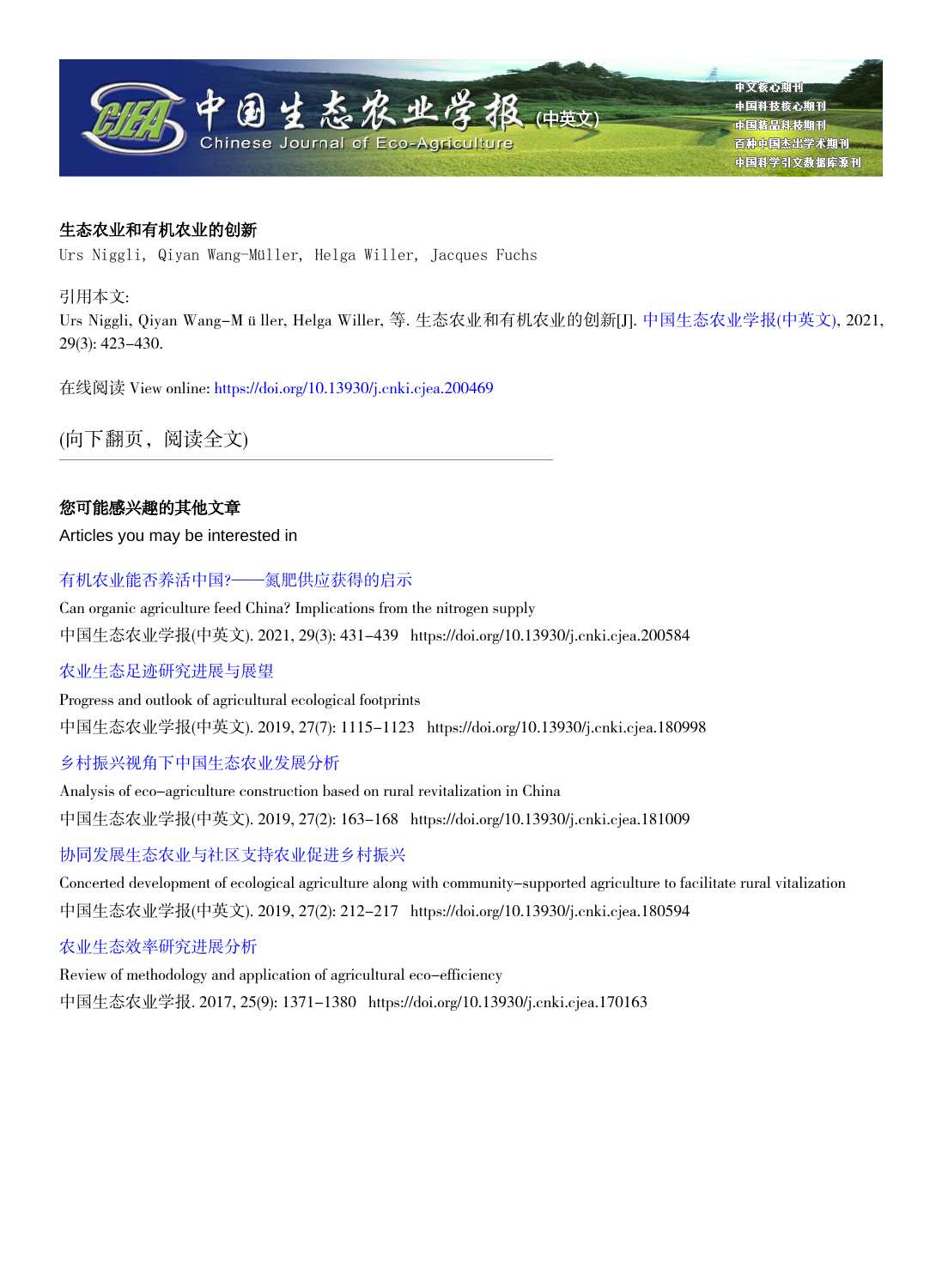#### **DOI: 10.13930/j.cnki.cjea.200469**

NIGGLI U, WANG-MÜLLER Q, WILLER H, FUCHS J. Innovation in agroecological and organic farming systems[J]. Chinese Journal of Eco-Agriculture, 2021, 29(3): 423−430

# **Innovation in agroecological and organic farming systems**

Urs Niggli<sup>1</sup>, Qiyan Wang-Müller<sup>2,3\*</sup>, Helga Willer<sup>2</sup>, Jacques Fuchs<sup>2</sup>

(1. Research Institute of Organic Agriculture (FiBL), Vienna A-1010, Austria; 2. Research Institute of Organic Agriculture (FiBL), Frick CH-5070, Switzerland; 3. Swiss Chinese Herbal Medicine and Functional Food Innovation Center (SwissHerbs), Zürich CH-8008, Switzerland)

**Abstract:** In light of major ongoing environmental damage and the destruction of natural resources, developing a truly sustainable mode of agricultural production is of great importance. Among different ways to reduce trade-offs between ecological sustainability and productivity, we present the approaches taken by agro-ecological and organic farmers. Both fall within the narrative of ecological intensification. According to finding of many previous scientific meta-analyses, both have a great potential to reduce environmental pollution. However, these very positive effects unfortunately result in lower yields. These could be compensated for by changing people's eating habits (e.g. less food waste, less meat consumption from concentrate-fed livestock). However, since global developments and trends are moving in exactly the opposite direction, this paper examines the possibilities of improving the yields of low-input farming systems through scientific research and the outlook for finding new productive solutions. Here we outline the significant potential in the redesign and differentiation of farms and fields including landscapes, in digitalization, the promotion of low-input breeding programs, high quality recycling of organic matter, and non-chemical crop protection.

**Keywords:** Agroecology; Productivity; Organic farming; System-oriented research

**Chinese Library Classification:** S345; [X171.3]

# 生态农业和有机农业的创新

Urs Niggli<sup>1</sup>, Qiyan Wang-Müller<sup>2,3\*</sup>, Helga Willer<sup>2</sup>, Jacques Fuchs<sup>2</sup>

(1. Research Institute of Organic Agriculture (FiBL), Vienna A-1010, Austria; 2. Research Institute of Organic Agriculture (FiBL), Frick CH-5070, Switzerland; 3. Swiss Chinese Herbal Medicine and Functional Food Innovation Center (SwissHerbs), Zürich CH-8008, Switzerland)

摘要**:** 现代农业系统在明显提高产量、保证粮食安全的同时, 也对人类健康和地球的可持续性产生了影响。在持 续不断的严重环境破坏和自然资源毁坏的背景下, 建立可持续的农业生产方式至关重要。生态农业和有机农业是 减少生态可持续性和生产力及社会可持续之间权衡关系的重要方法。这两种农业方法都属生态集约化范畴, 均具 有减少环境污染的巨大潜力; 然而, 生态农业和有机农业常导致产量降低。虽然产量降低带来的损失可以通过改变 人们的饮食习惯来弥补(如减少食物浪费、减少食用精饲料喂养的肉类), 但是, 由于全球的发展趋势与之相反, 因此 本文探讨了通过科学研究寻求新的解决方案前景来提高低投入农业系统作物产量的可能性。为权衡生产力与可持 续发展的关系, 使生态农业和有机农业有助于粮食安全, 我们对未来研究提出 5 点建议: 1)农场和田地的景观设计与 复合种植模式、2)数字化技术的应用、3)以农田低投入为目标的作物育种、4)农业废弃物的高质量循环利用和 5)非 化学作物保护。

关键词**:** 生态农业; 生产力; 有机农业; 系统导向性研究

Organic farming is now a global trend and the growth in consumption is steep. Together with agroecological farm practices that are often not certified,

it will contribute to the transformation of current practices and the development of a more sustainable agriculture.

<sup>\*</sup> Corresponding author, E-mail: qiyan.wang-mueller@swissherbs.org Urs Niggli, E-mail: urs.niggli@fibl.org Received Jun. 19, 2020; accepted Jul. 20, 2020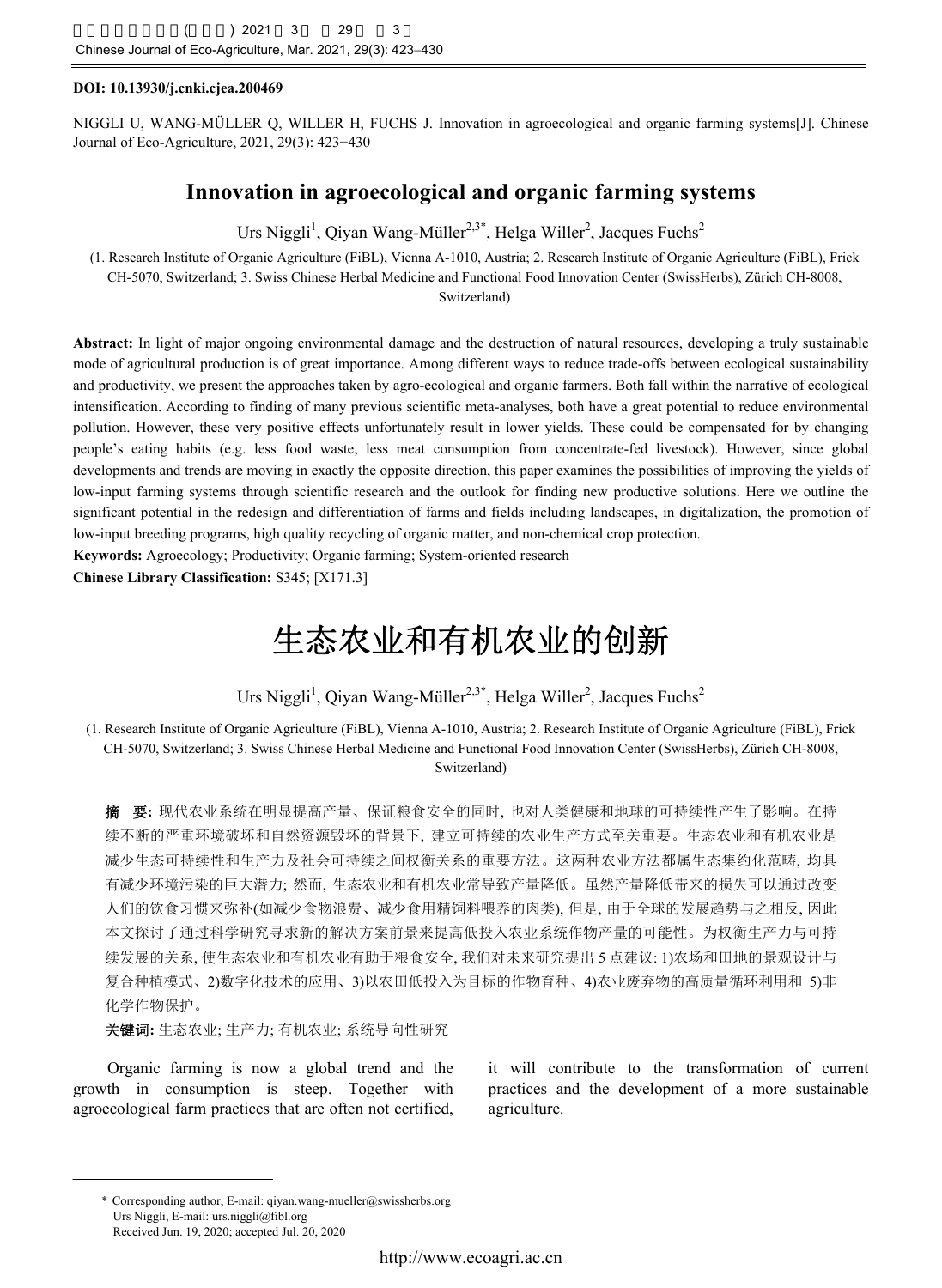# **1 Challenges of sustainable food security**

Current high yield food systems have massively increased food, feed, fiber and fuel production, and so reduced the number of food-insecure people. At the same time, however, they affect the health of people and the planet in ways that are fundamentally unsustainable. Agricultural production systems contribute to climate change and are at the same time affected by it. Additionally, they promote soil degradation, inefficient nutrient use, eutrophication of water and biodiversity loss. Pesticide use harms land and water ecosystems. Moreover, agriculture produces externalities in other parts of the world (telecoupling), such as creating inequalities and negatively affecting small-scale agriculture in the global south. The problems are generally compounded by high rates of food losses and waste. A strong trend towards both animal-derived and highly processed foods negatively affects people through, for example, increased rates of obesity and heart disease. Meat consumption will further grow with the increasing wealth of low and mid-income countries. The global production of food comes at the expense of noncommodity ecosystem services, eco-stability and human wellbeing, and consequently it threatens the stability of the planet (Steffen et al., 2015). In conclusion, current agriculture is very much characterized by numerous trade-offs; the most obvious of these is between productivity and environmental and social sustainability.

All these facts are well-known. The need for action is obvious. However, there exist different narratives as to where solutions should be sought (see figure 1). The prevailing narrative is sustainable intensification as promoted by FAO (Garnett et al., 2013): It is characterized by a drive towards greater output of food and feed per agricultural input and per land unit. It also causes less pollution and other negative externalities per output, and is therefore said to be more (eco) efficient. It leaves some room for nature conservation and highnatural-value areas, because most of the agricultural surface is highly productive. Productive land, on the one hand, and areas serving the common good, on the other, are segregated.

The contrasting narrative is ecological intensification (Tittonell, 2014). Ecological intensification relies on natural functions of the ecosystem, such as soil fertility and biodiversity, while off-farm inputs like chemical pesticides and mineral fertilizers are minimized. Biodiversity becomes an integrated part of the farms and fields, rather than being segregated from them. By design, maximum yields are unlikely to be reached. Consequently, it is important to reduce food wastage and meat consumption accordingly (Schader et al., 2015; Müller et al., 2017). Otherwise, more land would need to be ploughed and more forests cleared.



**Fig. 1 Different concepts of sustainable food production. The concepts differ regarding the relationship between productivity and ecological footprint. The size of the circle symbolizes the productivity and the intensity of the green color the excellence in ecology and environment (schematically). Organic agriculture spreads over all three concepts, depending on the intensity and the production sector.** 

The narrative sustainable intensification covers farming systems like technologically improved conventional or integrated agriculture. With the help of digitalization up to 50 to 80 percent of pesticide and mineral fertilizer can be reduced. This might become possible soon thanks to precise control of the interventions, image analysis and real time analyses of several years of soil, crop and farmer intervention data for every 10 square inch of farmed land. The ecological intensification narrative, on the other hand, includes farming systems like agroecology and organic farming. Our paper will focus on these two farming concepts as they represent promising responses to the current problems, critically analyzing their potential to feed the world in a sustainable way.

# **2 Ways forward**

# **2.1 Agroecology — from science to practice**

FAO described agroecology with ten principles (FAO, 2018): Diversity, synergies, efficiency, resilience, recycling, as well as co-creation and sharing of knowledge. Moreover, these principles highlight human and social values, culture and food traditions. Agroecology also needs an enabling environment, especially responsible or good governance, and a circular and solidarity-oriented economy (HLPE, 2019).

In the last 80 years, the evolution of the term agroecology encompasses drastic shifts, from 1) its use in scientific research, 2) to ecological farm practice, and on 3) to describe a farmer-led social movement. Firstly, agroecology emerged in the early  $20<sup>th</sup>$  century, when researchers studying the interaction between crops and the environment applied a scientific understanding of ecology to agriculture (Tischler, 1965). It encompassed research on the better understanding of environmental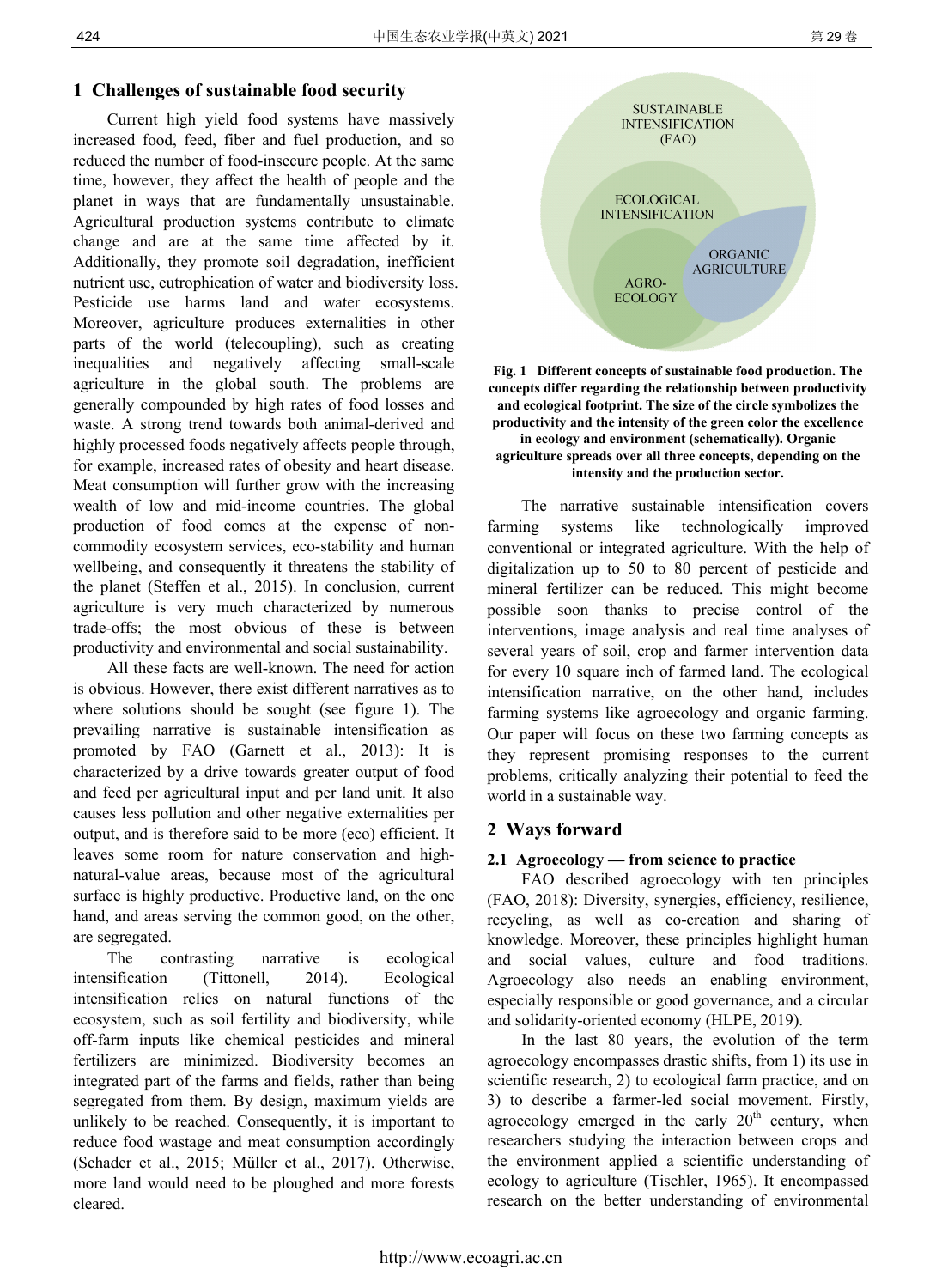impacts of agriculture (OECD, 2003). Then, in a second step, scientists used the findings of agroecological research to design sustainable cropping systems (Altieri, 1996). In contrast to industrialized agriculture, these farming practices were contextualized to regions, ecological zones, landscapes, and socio-economic spheres, and adapted agricultural practices by listening to and involving farmers (HLPE, 2019). Hence, key aspects of agroecological research include participatory knowledge development, on-farm studies, and holistic research approaches that consider wide-ranging social and economic factors (TWN and SOCLA, 2015).

The diversity of agroecological farm practices and techniques include best sustainable practice, such as wide crop rotations, mixed crop-livestock systems, polycultures, inter-, cover- and mixed cropping, natural or semi-natural habitats and corridors, and local marketing and value creation. Further important aspects are local breeding programs and re-using resources from local agroecosystems (Gliessmann, 2006). However, agroecological farming is best understood as a guiding principle and a practical approach that develops over time, rather than as prescribing a static set of practices. Unlike the related concept of organic agriculture, it is explicitly uncodified and unrestrictive. Crucially, agroecological farming emerged from a participatory process, and often through the active cooperation of enthusiastic producers, processors, and consumers. These are seen to pursue well-shaped goals within their own spheres of responsibility, without an overly heavy focus on inspection and certification. At its best, agroecology can take advantage of a multiplicity of solutions, combining technology and traditional knowledge to improve inputs and outputs of the agricultural process. Agroecological systems include organic farming (Niggli, 2015), permaculture, low external input sustainable agriculture (LEISA), and agroforestry (Armengot et al., 2016). In some cases, pastoral livestock farming on natural pastures is also part of this, if no overgrazing takes place. Many subsistence farms, especially in Africa, are also included, provided they work sustainably and regeneratively and do not leach the soil, allow no erosion or neglect the diversity of crops and natural habitats.

Agroecological farming is less restrictive than organic agriculture about applied techniques. Farmers can use combined fertilization with organic manure and synthetic fertilizers, or they might even spray synthetic herbicides and pesticides in very exceptional cases, such as a clear and serious threat to the harvest (Parmentier, 2014).

Thirdly, peasant farmer groups, like La Via Campesina, have pressed further changes to the concept of agroecology. Their emphasis on social, cultural and political principles transformed the idea of agroecology into a strong global movement against globalization and free trade and for food sovereignty (La Via Campesina, 2018; Wezel et al., 2009). Strong political commitments

and the horizontal integration of civil society organisations provide an excellent incentive for farmers not to fall back into old, unsustainable practices (Tittonell, 2014, Rosset et al., 2011). Indeed, building social capital and new modes for the co-creation of knowledge are vital prerequisites for the successful scaling of agro-ecological farm management practices (Pretty et al., 2018). Many such farmer organisations and social movements currently use the concept of agroecology as an overarching political framework to ascertain their rights and safeguard locally adapted smallscale farms (HLPE, 2019).

Recently, scientists assessed sustainable and ecological intensification initiatives worldwide and estimated that 29% of all farms are practicing some form of redesigned more sustainable systems on 9% of global agricultural land (Pretty et al., 2018). They concluded that adoption of sustainable systems may be on the brink of effecting a global transformation.

#### **2.2 Organic agriculture**

Organic belongs to both narratives, sustainable and ecological intensification. For annual and perennial horticultural crops, e.g. but also for maize (*Zea mays*) and rice (*Oryza sativa*) production, organic tends to be intensively managed and high yielding. It uses different input materials, such as organic fertilizers instead of chemical ones. Or, for plant protection biocontrol organisms, plant extracts (botanicals), mineral substances like lime or clay powders or simple chemical compounds like sulphur and copper instead of complex chemicalsynthetic pesticides. For arable cropping systems, especially when they practice polyculture and mixed farming with animals, organic is an excellent example of ecological intensification. This also applies to organic agroforestry systems, as practised in tropical zones for cocoa (*Theobroma cacao*) and coffee (*Coffea arabica*) mixed with annual crops and with other perennial tree or bush crops. The good ecological and social performance of organic and agroecological farm practice is documented by a number of global meta-analyses (Pretty et al., 2018; Seufert and Ramankutty, 2017).

What is typical for organic agriculture, whether it is shaped by low or high external input, is a high degree of codification. The different organic standards regulate in all details what farmers can and cannot do. Important organic regulations are the European Union's organic regulation, the National Organic Programme (NOP) of the United States, the Chinese Organic Standard, the Japanese Organic Regulation (JAS Organic) and many others. Meanwhile, 84 state regulations exist around the globe, along with several hundred private standards linked with labels. For organic producers who want to enter remote and anonymous market places, third-party inspection and certification is crucial. As the market for organic food has become global, harmonization between the different private and state standards has become a great challenge, and the mutual acceptance of control and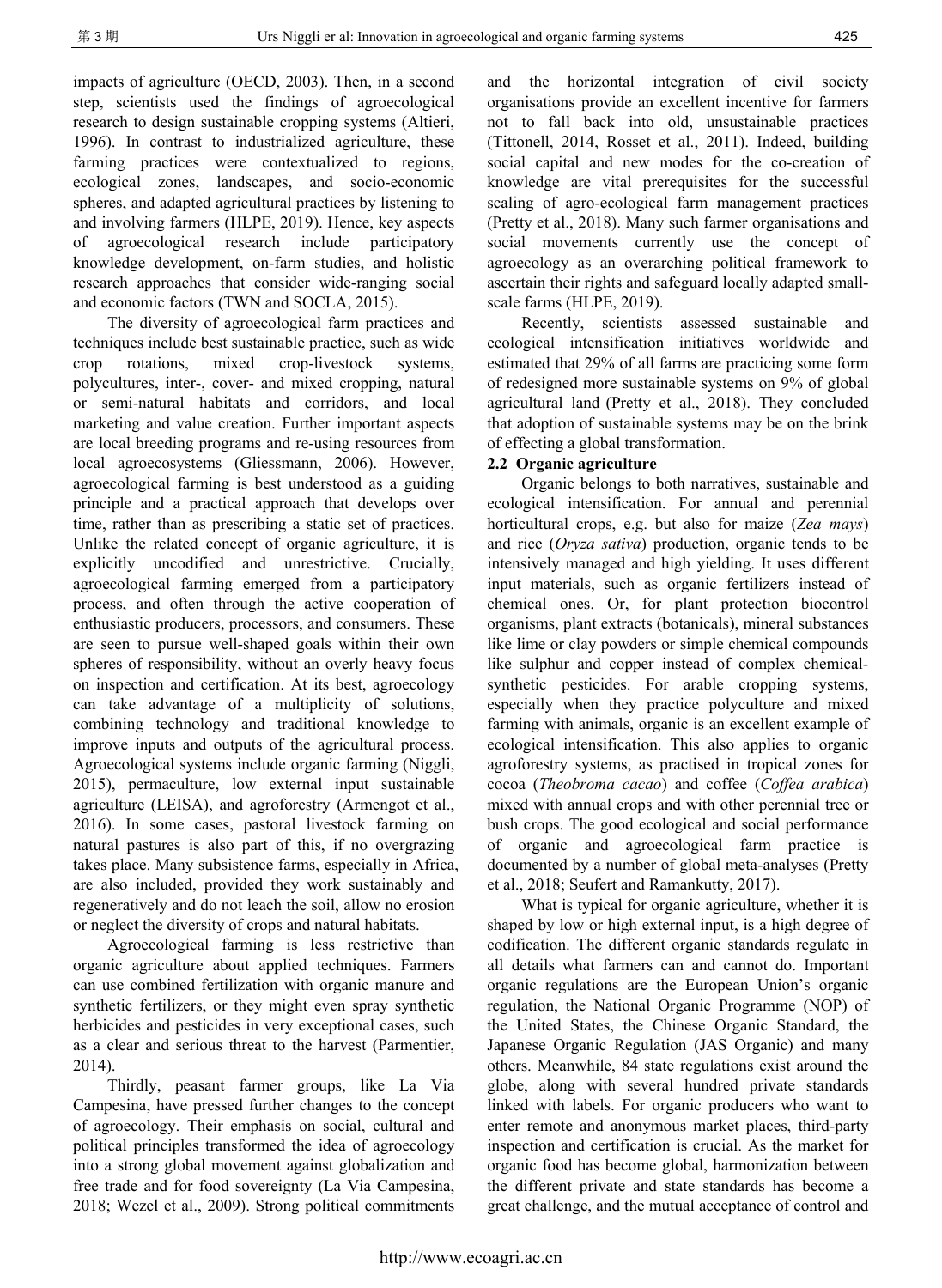certification bodies remains a major obstacle.

In many European countries, organic farming has already reached a tipping point. It is becoming mainstream in the Alpine regions of Austria, Germany and Switzerland, where, in some areas, more than half of all farmers produce organically certified, and organic milk has become the standard. Producers have thus responded to the strong demand for such products. Worldwide, however, the organic share of total farmland is still small; currently, 1.5 percent farmland is organic. However, many countries have far higher organic shares area. The countries with the highest organic share of their total farmland are Liechtenstein (38.5%), Samoa (34.5%), and Austria (24.7%). In sixteen countries, 10% or more of all agricultural land is organic (Willer et al. 2020). A total of 71.5 million hectares were reported to be managed organically, which is a bit less than the total country area for Chile. In the decade 2009−2018, organic farmland has more than doubled. By country, Australia has the largest organic agricultural area (35.7 million hectares), followed by Argentina (3.6 million hectares), and China (3.1 million hectares).

Organic is a fast-growing market, and global retail sales reached almost 97 billion Euros in 2018. The United States was the leading market with 40.6 billion Euros, followed by Germany (10.9 billion Euros) and France (9.1 billion Euros). The European Union's market amounted to 37.4 billion Euros. In 2018, some major markets continued to show double-digit growth rates, and the French organic market grew by more than 15%. In the European Union overall, the market grew by 7.8% and in the United States by 5.5%. Danish and Swiss consumers spent the most on organic food (312 Euros per capita in 2018). Denmark had the highest organic market share worldwide, with 11.5% of its total food market being organic (Willer et al. 2020).

During the last months and fuelled by the CoVid 19 fears, the sales of organic food have grown by 30 percent in most European countries as the preference of consumers have changed towards locally grown and subjectively perceived safer foods. Complementarily, the political will to support with policy measure, the buying patterns of people has positively changed as well. A sign of this shift in social and political priorities is that the European Commission has set a new benchmark with 25 percent of the total agricultural land area earmarked for organic agriculture by 2030 (EU Commission, 2019).

#### **3 Open research questions**

The biggest challenge is certainly the inherent tradeoff between productivity and sustainability. This creates great uncertainty as to whether both agroecological and organic farming systems can contribute to food security (Seufert and Ramankutty, 2017). However, the former UN Special Rapporteur on the Right to Food, has pointed out that productivity could be doubled in regions where the hungry live if agroecological methods were adopted (De Schutter, 2010). But this conclusion mainly applies to subsistence farming, where agroecological practices – actually, as mentioned above, the best agronomic practices – represent an important first step towards intensification.

The question of the productivity of cultivation systems is highly complex. For many years, it has been discussed in a markedly inconsistent manner. Those involved in the debate often only draw attention to partial aspects of the problem, frame their arguments within different time horizons, and ignore facts and figures that do not support their respective positions. The predominant opinion is that agricultural productivity has to automatically follow the growth of demand (Meemken and Qaim, 2018). In fact, this represents only outdated thinking in agricultural research and innovation: nitrogen fertilizers, crop protection and irrigation together with high yielding varieties have massively increased yields over the last 60 years. But, critical voices have asked, at what cost does this come? It is also certainly true that the long-term productivity of agriculture is threatened by the depletion of natural resources, such as fertile soils, water reserves, biodiversity and landscape habitats. Therefore, the direct relation between productivity increase and consumption increase might lead to a dead end. It also ignores other factors of food insecurity, such as the poor management of world harvests, poverty, conflicts and natural disasters.

Nevertheless, it is important to mention that the FAO expects a food gap of 7400 trillion calories by 2050, which would call for an increase of production by 56 percent (Alexandratos and Bruinsma, 2012). According to current patterns of land use, such an increase would then require 593 million hectares of additional agricultural land, an expansion of both cropland and permanent grassland. For a scenario of 100 percent conversion to organic farming, the global agricultural land may expand by 33 percent in addition to the scenario set out by the FAO (Müller et al., 2017). Additional productive land would have to be gained through deforestation, drainage of high moors, and conversion of grassland to arable land. The negative impact on biodiversity and climate change in this scenario would be dramatic (Burney et al., 2010). Therefore, eating less meat and reducing food waste effectively mitigate this productivity gap, and this is likely to represent the only realistic exit strategy in the long run. If this insight is finally integrated into policy development, then ecological intensification with agroecological and organic farming systems emerges as an excellent solution.

But here we should be cautious as well. A fairly likely scenario is that this kind of change in consumer behavior (the sufficiency narrative) will take several generations, and that prosperity in emerging countries will have exactly the opposite effect. While promising and innovative solutions can be found here and there,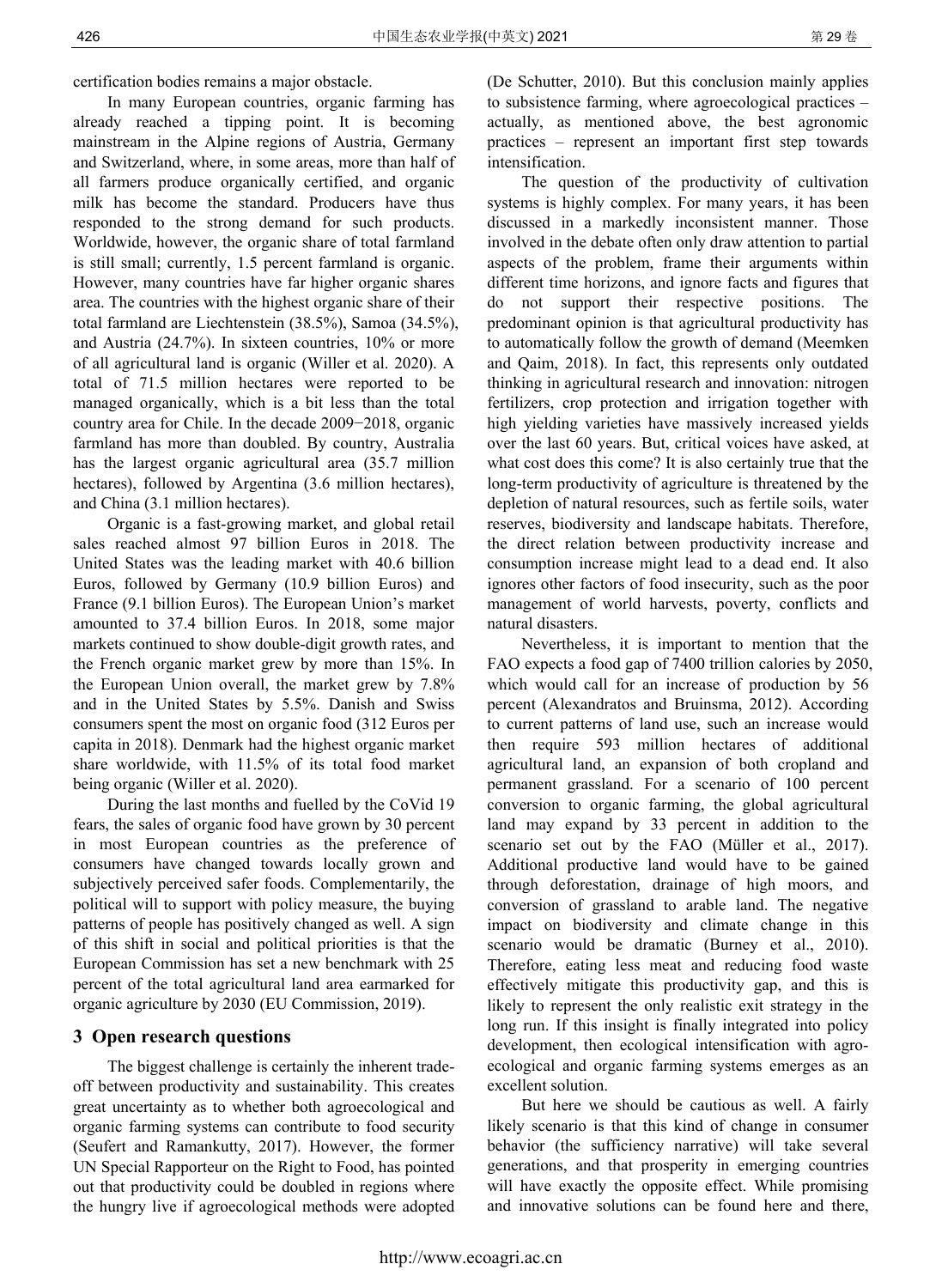food losses and waste continue to grow. Ultimately, this is due to the tremendous scale of the challenge and the disruptive development of global society especially climate change, rural exodus, migration and pandemics. At the level of consumer choice, falling food prices encourage wastefulness due to a corresponding reduction in the perceived value of food. And the trend towards high meat diets and precooked and highly processed foods, although harmful to people's health through increased rates of obesity and heart diseases, will further grow.

Hence, society will continue to be caught in the productivity trap. On the one hand, more ecologically sound farm practices are crucial. On the other hand, productivity has to be kept stable or even growing. How do we meet this pressing challenge? What can research contribute? Indeed, does this call for a new research paradigm? Five examples will frame the ways forward.

#### **3.1 Farm and field redesign**

Farm redesign is key to tackling lower productivity without using more external input. There are various system-related solutions for this. For example, the typical agroecological techniques described above are already doubling yields in subsistence farming. This is because subsistence farmers often fail to use very simple techniques such as planting annual and perennial leguminous crops able to fix nitrogen from the air. The basics of crop rotation, pasture rotation, raising fewer but better fed grazing animals, and polyculture are not applied. Furthermore, in as many contexts as possible, a higher land equivalent ratio (LER) could be attained. Intercropping or polyculture is in any case the future solution here. In agroforestry systems, this is mainly a combination of annual crops (cereals, sorghum, many grain legumes, vegetables, flowers etc.) with fruit trees, wood trees for energy production, cocoa and coffee etc. In the scientific literature, polyculture has been reported to give yields 40 to 145 percent higher than sole cropping. Here, the highest increase has been achieved with ginger (*Zingiber officinale*), maize and soybean (*Glycine max*) polyculture in Nepal (Chapagain et al., 2018). In temperate climate zones, prevalent in Europe, mixed cultures with only annual plants are more common. Agroforestry systems are still rare, as both temperatures and light intensities are too low for two or three layer plantings. Popular on organic farms in temperate zones of Europe are barley and pea or oats (*Avena sativa*) and faba bean (*Vicia faba*). In addition to having a slightly higher LER, they improve nitrogen supply, soil fertility and soil physical stability, and they have an excellent weed suppression effect, reducing the need for mechanical weeding. Currently, mixed farming systems, mixed cropping cultivation and multilayer use of sunlight, water and temperature are the focus of a series of European Union funded research programs that bring together teams from different countries, integrating scientists, farmers and farm advisors. A number of these

polyculture techniques are still traditional in some parts of the world. An example is provided by highly productive small-holder peasant farms in the Himalayan region which grow large cardamom (*Hornstedtia hainanensis*) in agroforestry settings, shaded by different tree species such as *Alnus nepalensis*, *Tremalia myrocarpa* or *Viburnus eruberens*. These additionally supply wood, fruits or spices.

Research can do a lot for the introduction of modern polyculture systems. On one hand, completely new combinations of different crops are to be sought. These can be modelled in knowledge of the population dynamics of pests and diseases as a function of host plant density and differently resistant or tolerant accompanying plants. Breeding for mixed crops should also be promoted, since crops for mixed cultivation must have completely different properties than for pure stands. Moreover, mixed crop cultivation can be optimized from the point of view of labour, thanks to precision farming. Farm economy and marketing channels are of great importance in the choice of mixed cropping systems.

#### **3.2 Digitalization**

Digitalization is a key technology for enabling highly diversified farms and fields. Improved precision farming systems can lead to a very efficient use of external inputs, such as pesticides and fertilizers. With further advances in robotics, GPS technology, remote sensing and hyperspectral image analysis, the speed of wireless data transmission, real-time data processing, and the precision of control intervention, highly diversified farms and fields become possible without bringing back farm laborers to rural areas. Digitalization increasingly offers opportunities to achieve the goals of agroecological and organic farming systems, representing a turning point in modern agriculture. For the first time, mechanization is moving away from ever-heavier tractors and back to self-propelled equipment, which is becoming ever smaller and lighter. This is not only good for energy consumption, but is even better for physical and biological soil quality. Moreover, the compulsion to simplify landscape structures, to grow and level out fields, and to remove "disturbing" habitats is reversed, since the new mechanization can be adapted to a diverse, small-scale landscape and various local conditions. The next step in this technology will be physical interventions instead of chemical one. Weed or pest pickers are under development, and work on micro or even nano robots carrying out cleaning and repair on and in plants is underway. All kind of automatic separation processes on the field, during and after harvest and before processing will completely change the ways, farmers grow crops.

#### **3.3 Breeding for low-input farm systems**

A great potential for yield increase in organic and agroecological production also lies in breeding programs well-adapted to the conditions of low external input cultivation systems and farms. Highly important traits of the two systems under debate are increased resilience or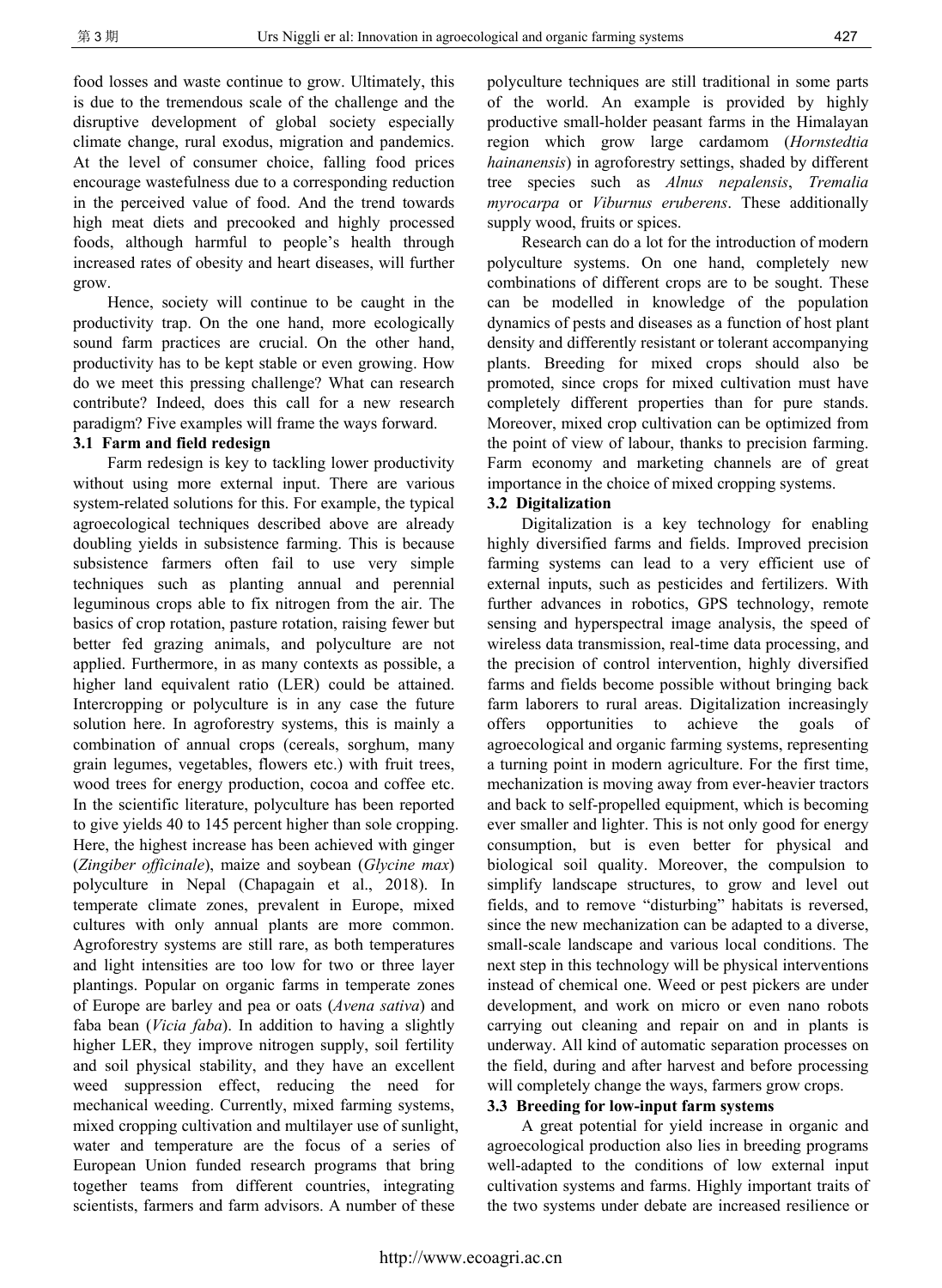tolerance to plant pests and disease. Equally important is the ability of plants to compensate for growth when the mineralization of organic fertilizers starts late and to take advantage of the microbial activity of the soil. The latter depends, among other things, on root architecture, symbiotic fungi and bacteria in the rhizosphere, and on plant hormones that act as growth and development regulators and activate the induction of disease resistance mechanisms. The fact that plant breeding is important and must adapt to the context of agroecosystems is undisputed. However, there are major differences in the choice of breeding techniques. Organic farmers focus above all on the potential of classical cross-breeding, while others use molecular markers very extensively to speed up breeding, and there is now also an intensive discussion about whether targeted mutagenesis with genome editing could here be an option, especially for sustainable farming systems where off-farm input is

# **3.4 Circular economy with the example of recycled fertilizers**

considerably reduced.

A circular economy is one of the foundations of sustainability. Circular economies integrate all aspects of our society: products, infrastructure, services, energy etc. They involve both technical resources and biological resources from all economic sectors. The basic principle of the circular economy is the 3Rs: reduce, reuse and recycle.

The concept of the circular economy is of course also essential in agriculture, especially in organic farming (Toop et al., 2017). Considering that agriculture in Europe produces 700 million tons of waste (Pawelczyk, 2005), the potential for optimization in this area is huge. Also in China, the development of a circular economy is a fundamental point for achieving sustainable agriculture (Jun and Xiang, 2011). Recycling organic waste through composting or anaerobic fermentation must therefore play a central role (Antoniou et al., 2019; Bekchanov and Mirzabaev, 2018). This is all the more important because it is not only a question of saving natural resources, but also because it prevents environmental pollution. Meanwhile, of course, the products resulting from composting can significantly improve soil fertility (Bekchanov and Mirzabaev, 2018).

One of the most important impacts of compost on soil fertility is the improvement of the soil organic matter (Tits et al., 2014). This plays an important role in the fertility of the soil, especially in the farm system without livestock. For this, it is also important to recycle by composting the crop residues and to reintroduce them into the system instead of burning them, as is still done in some regions. A second crucial effect is the potential of quality composts to protect plants from disease (Bonanomi et al., 2018; Noble and Coventry, 2005). This is what differentiates compost from other fertilizers. Another important aspect of sustainable organic waste management is that it reconnects urban and rural

communities (Masullo, 2017). However, this also represents one of the important challenges of the system: how to motivate consumers to sort and collect their organic waste, and to do this properly so that the products collected are of a quality that allows them to be processed and returned to agriculture (Borrello et al., 2017).

To be successful, the recycling of organic waste cannot be improvised, but must be perfectly organized and carried out. Quality assurance systems adapted to each specific situation must be put in place, systems that include the entire chain from the collection of waste to the use of the resulting products (Fuchs et al., 2014). The concept of sorting and collecting organic waste is the first necessary condition for obtaining quality products, especially to avoid its contamination with undesirable materials such as plastic, which can cause significant problems in the environment (Weithmann et al., 2018). Additionally, the management of the composting process itself is obviously essential to obtain a quality product that improves soil fertility and promotes plant growth (Azim et al., 2018; Fuchs, 2010). Finally, the choice of compost and its application is also important, as different crops and soil types have different needs.

If carried out according to best practice, the recycling of organic waste by composting has many advantages for agriculture (Pergola et al., 2018; Masullo, 2017): carbon sequestration, reduction of chemicals inputs, reduction of water irrigation need, decrease of production costs and of negative environmental impact. For all these reasons, the recycling of organic remains, whether they come from crop residues or from the sorting of consumer waste, must be one of the foundations of sustainable agriculture. The benefits are economic, environmental and agronomic, manifesting the value of the circular economy.

#### **3.5 Improved inputs especially for plant health**

The standard of plant protection renders a huge difference in crop yields. This is the case in conventional agriculture where this is mainly achieved with chemical pesticides. But insufficient disease and pest control is also a major reason for lower yields on organic and agroecological farms. According to global meta-analyses, yield loss due to harmful organisms is estimated to be between 17% and 40% (Savary et al., 2019).

The great challenge for research will be to find promising alternatives to chemical pesticides. In organic and agroecological production systems, alternatives that have been explored include wide crop rotations in order to slow down the population growth and spread of pest and diseases. The same effect can be achieved with polyculture cropping. Resistance breeding is another approach. And finally, non-chemical direct control measures with biocontrol organisms, compounds, and plant extracts (botanicals). Many of these techniques are successfully used in greenhouse cultivation but also become applied in outdoor farming systems. An example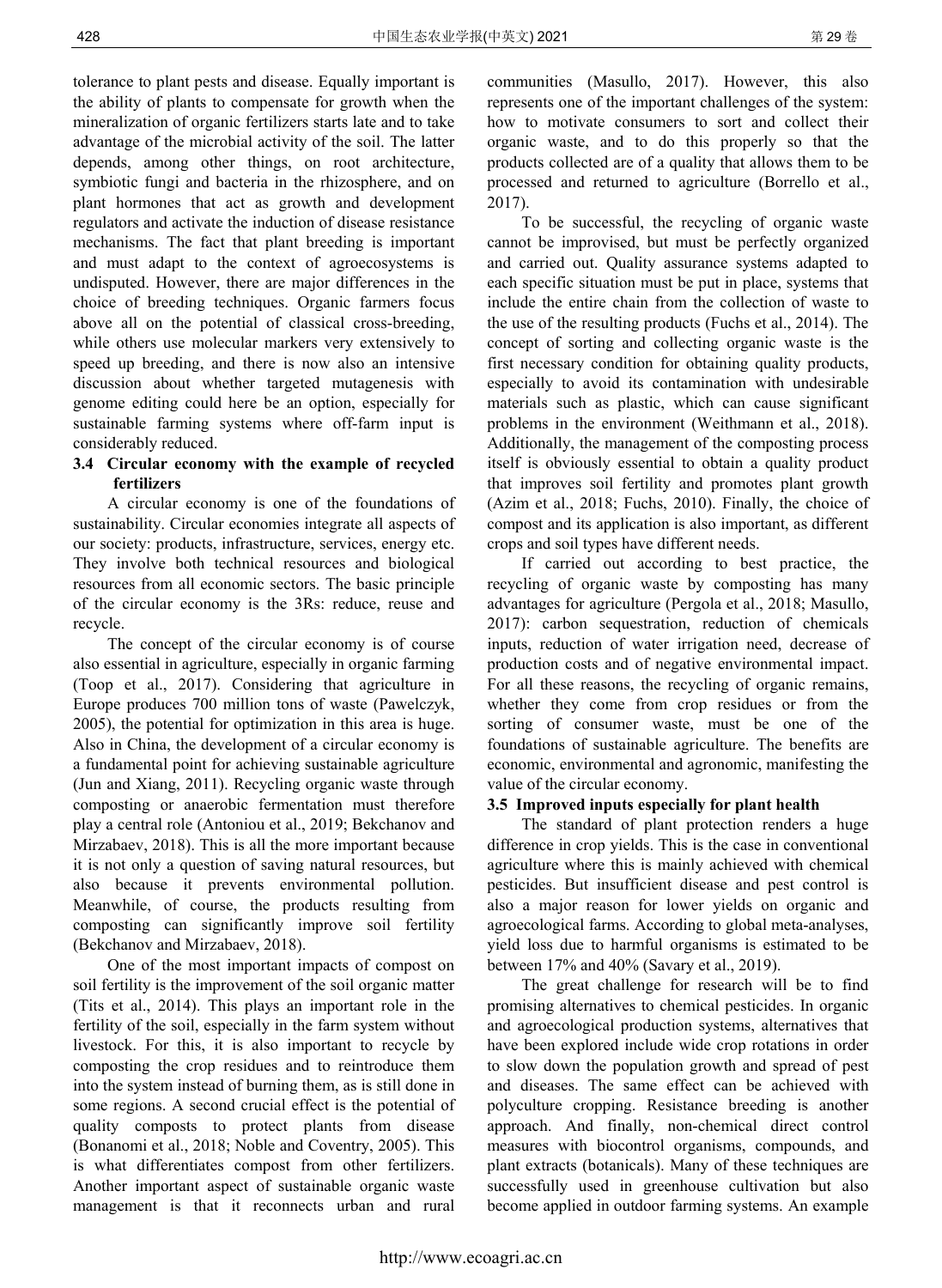is the control of the European corn borer by the Trichogramma wasp. Thanks to new application techniques using drones, this method can also be used on very large farms (Filho et al. 2020).

Meanwhile, half of all new registration of pesticides in the European Union are products for biocontrol, plant extracts, or other techniques that are accepted in organic farming (Koch et al., 2019). The development of nonchemical pesticides is a log and expensive process, from basic research to testing under practical conditions, to formulation for spraying, and finally for registration with the necessary human and ecotoxicological data. As such, this research cannot be completely delegated to industry as their economic interest has not yet been sufficiently triggered.

#### **4 Conclusions for China**

Organic farming has a potential for Chinese agriculture. It reduces significantly the amount of offfarm input such as nitrogen fertilizers, herbicides and pesticides which is good for the environment. To the same extend, residues of chemical pesticides in foods do not occur. It adds value to agriculture and food production, whether in domestic markets or exports. Yet, the practice of organic agriculture needs to become adapted the many different site conditions and therefore needs to be supported by innovative research. The goal of research is to increase the productivity of organic agriculture while not loosing its environmental benefits. Agroecology which is a farming concept with less detailed regulations and bans on technology might be a second option for China to render food production more sustainable and to reduce the negative externalities and the pollution.

#### **References**

- ALEXANDRATOS N, BRUINSMA J. 2012. World agriculture towards 2030/2050: the 2012 revision[R]. FAO, Rome
- ALTIERI M A, FARRELL J G, HECHT S B, et al. 1996. Agroecology: the Science of Sustainable Agriculture[M]. 2nd ed. Westview Press. Boulder, USA
- ANTONIOU N, MONLAU F, SAMBUSITI C, et al. 2019. Contribution to Circular Economy options of mixed agricultural wastes management: Coupling anaerobic digestion with gasification for enhanced energy and material recovery[J]. Journal of Cleaner Production, 209: 505–514
- ARMENGOT L, BARBIERI P, ANDRES C, et al. 2016. Cacao agroforestry systems have higher return on labor compared to fullsun monocultures[J]. Agronomy for Sustainable Development, 36(4): 70
- AZIM K, SOUDI B, BOUKHARI S, et al. 2018. Composting parameters and compost quality: a literature review[J]. Organic agriculture, 8(2): 141–158
- BEKCHANOV M, MIRZABAEV A. 2018. Circular economy of composting in Sri Lanka: Opportunities and challenges for reducing waste related pollution and improving soil health[J]. Journal of Cleaner Production, 202: 1107–1119
- BONANOMI G, LORITO M, VINALE F, et al. 2018. Organic amendments, beneficial microbes, and soil microbiota: toward a unified framework for disease suppression[J]. Annual Review of Phytopathology, 56: 1–20
- BORRELLO M, CARACCIOLO F, LOMBARDI A, et al. 2017. Consumers' perspective on circular economy strategy for reducing food waste[J]. Sustainability, 9(1): 141
- BURNEY J A, DAVIS S J, LOBELL D B. 2010. Greenhouse gas mitigation by agricultural intensification[J]. Proceedings of the National Academy of Sciences of the United States of America, 107(26): 12052–12057
- CHAPAGAIN T, PUDASAINI R, GHIMIRE B, et al. 2018. Intercropping of maize, millet, mustard, wheat and ginger increased land productivity and potential economic returns for smallholder terrace farmers in Nepal[J]. Field Crops Research, 227: 91–101
- DE SCHUTTER O. 2010. Report submitted by the Special Rapporteur on the right of food, Oliver de Schutter[R/OL]. (2020-12-17). https://www2.ohchr.org/english/issues/food/docs/a-hrc-16–49.pdf
- European Commission. 2019. A European Green Deal[EB/OL]. https://ec.europa.eu/info/strategy/priorities-2019-2024/europeangreen-deal\_en
- FAO. 2018. FAO's Work on Agroecology A Pathway to Achieving the SDGs[R/OL]. http://www.fao.org/3/i9021en/I9021EN.pdf
- FILHO F H I, HELDENS W B, KONG Z D, et al. 2020. Drones: Innovative technology for use in precision pest management[J]. Journal of Economic Entomology, 113(1): 1–25
- FUCHS J F, BERNER A, MAYER J, et al. 2014. Concept for quality management to secure the benefits of compost use for soil and plants[J]. Acta Horticulture, 1018: 603–609
- FUCHS J. 2010. Interactions between beneficial and harmful microorganisms: from the composting process to compost application[M]//INSAM H, FRANKE-WHITTLE I, GOBERNA M, eds. Microbes at Work: From Wastes to Resources. Berlin Heidelberg: Springer-Verlag, 213–229
- GARNETT T, APPLEBY M C, BALMFORD A, et al. 2013. Sustainable intensification in agriculture: Premises and policies[J]. Science, 341(6141): 33–34
- GLIESSMAN S R. 2006. Agroecology: the Ecology of Sustainable Food Systems[M]. 3rd ed. CRC Press, Taylor & Francis Group. London & New York
- HLPE, 2019. Agroecological and Other Innovative Approaches for Sustainable Agriculture and Food Systems that Enhance Food Security and Nutrition[R]. Rome
- JUN H, XIANG H. 2011. Development of circular economy is a fundamental way to achieve agriculture sustainable development in China[J]. Energy Procedia, 5: 1530–1534
- KOCH E, HERZ A, KLEESPIES R G, et al. 2019. Statusbericht Biologsicher Pflanzenschutz 2018[R]. Julius Kühn-Institut (JKI), Bundesforschungsinstitut für Kulturpflanzen, Institut für Biologischen Pflanzenschutz, Quedlinburg
- LA VIA CAMPESINA. 2018. Report of the 7th Conference[R/OL]. https://viacampesina.org/en
- MASULLO A. 2017. Organic wastes management in a circular economy approach: Rebuilding the link between urban and rural areas[J]. Ecological Engineering, 101: 84–90
- MEEMKEN E-M, QAIM M. 2018. Organic agriculture, food security, and the environment[J]. Annual Review of Resource Economics, 10: 39–63
- MÜLLER A, SCHADER C, SCIALABBA N E H, et al. 2017. Strategies for feeding the world more sustainably with organic agriculture[J]. Nature Communications, 8: 1290
- NIGGLI U. 2015. Incorporating agroecology into organic research-an ongoing challenge[J]. Sustainable Agriculture Research, 4(3): 149–157
- NOBLE R, COVENTRY E. 2005. Suppression of soil-borne plant diseases with composts: A review[J]. Biocontrol Science and Technology, 15: 3–20
- OECD. 2003. Glossary of Statistical Terms[R/OL]. https://stats.oecd. org/glossary/detail.asp?ID=81
- PARMENTIER S. 2014. Scaling-up Agroecological Approaches: What, Why and How?[R]. Oxfam-Solidarity, Belgium
- PAWELCZYK A. 2005. EU policy and legislation on recycling of organic waste to agriculture[J]. International Society for Animal Hygiene, 1: 64–71
- PERGOLA M, PERSIANI A, PALESE A M, et al. 2018. Composting: The way for a sustainable agriculture[J]. Applied Soil Ecology, 123: 744–750